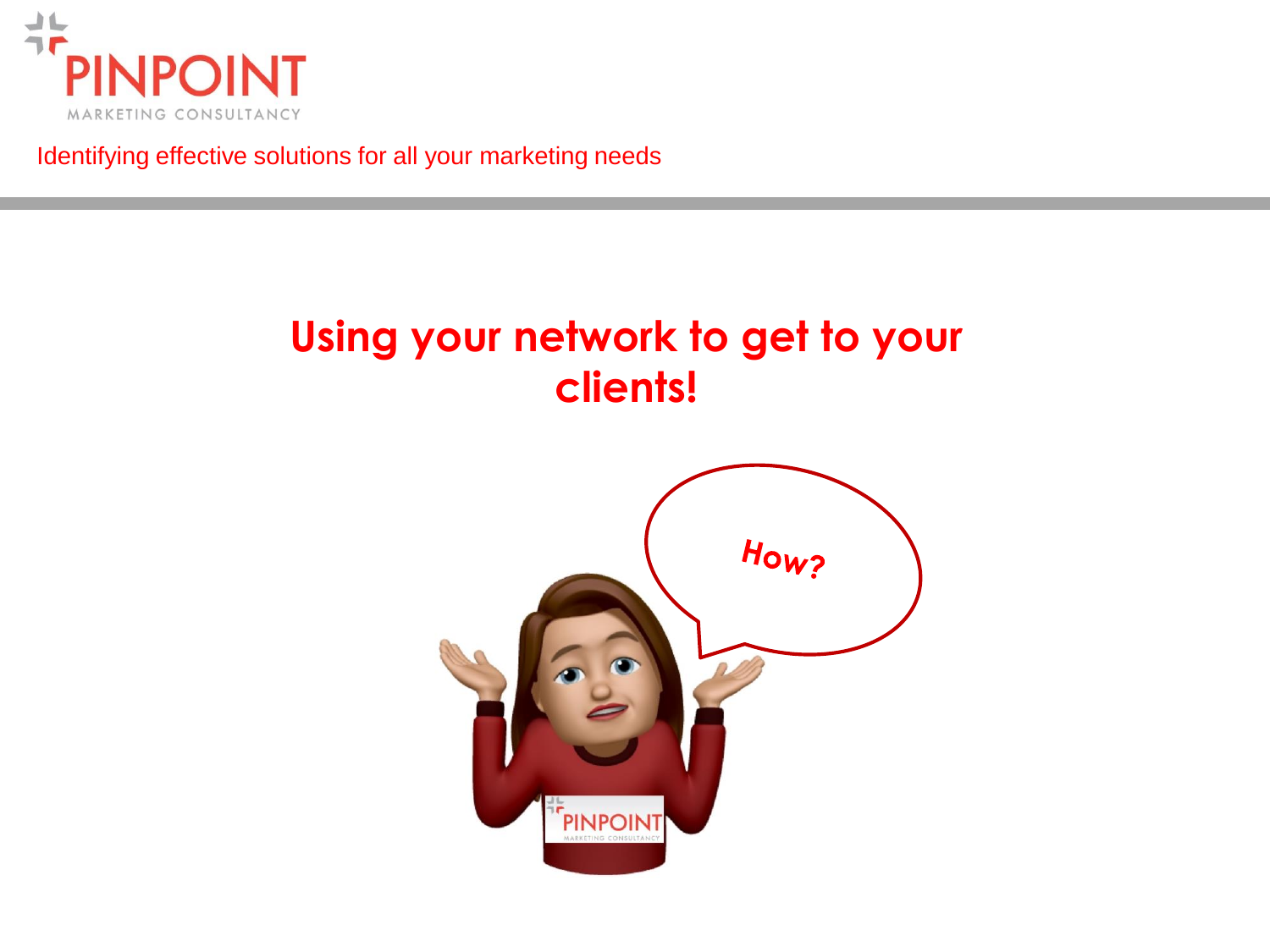

**How can you make the rest of 2021 and beyond a good year with new business and new referrals?**

- 1. By getting to know your ideal client and how to find them?
- 2. Learning how to gain new business from them?
- 3. Understanding how to use Athena to refer and receive referrals?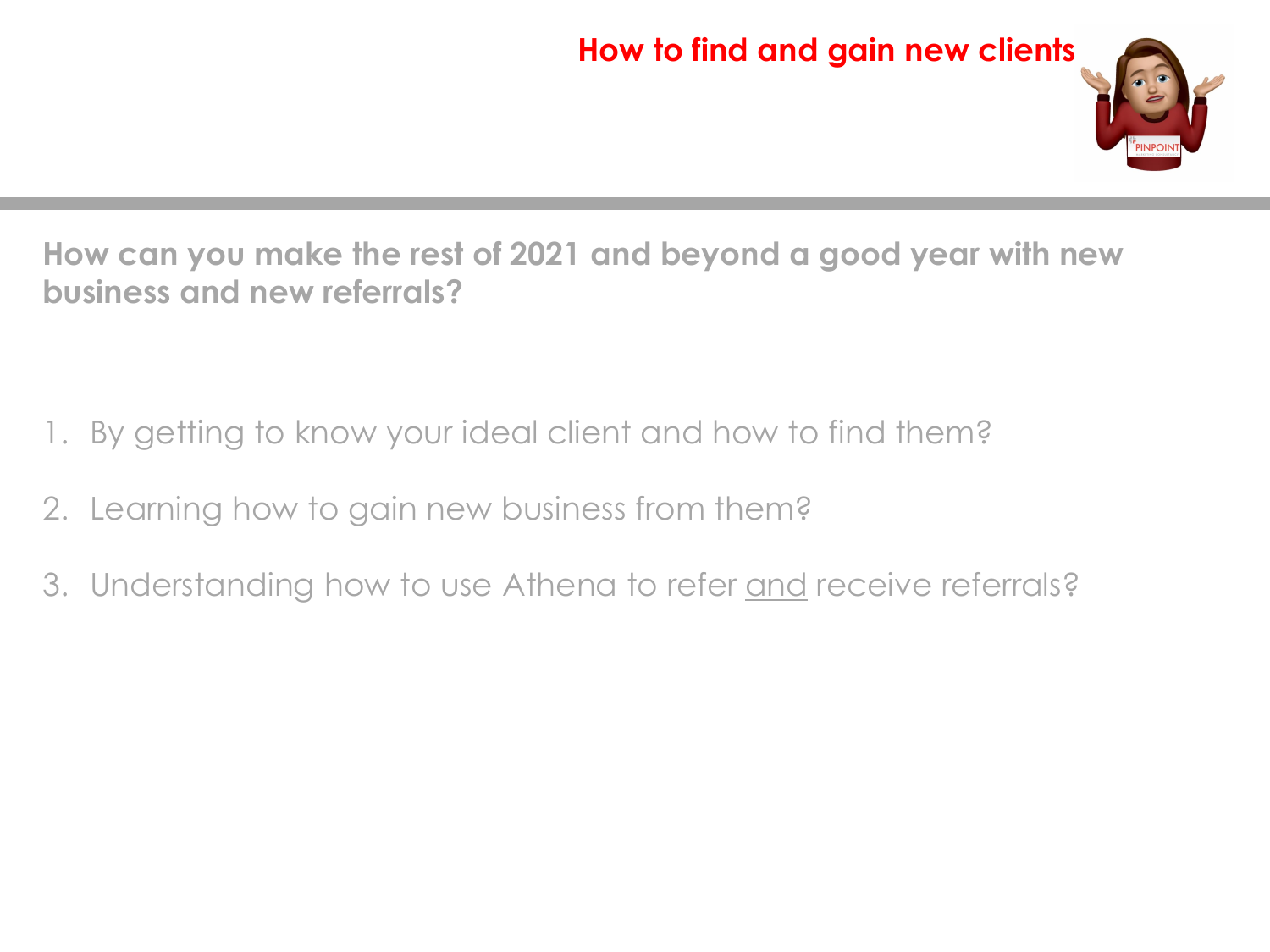

# **Getting to know your ideal client?**

• It sounds simple but walk in their shoes, empathise, understand their pain points and get to know them. Ask yourself these questions about them and jot down the answers. For example:

- •What brands do they like?
- Where do they socialise?
- Are they married, single, divorced?
- Do they have children?
- Where do they live?
- What do they do for a living?
- What market or sector do they work in/target?
- How old are they?
- What values do they have ethics, health, wealth, culture

• What is stressing them out or upsetting them whether it be work or business or finance, health, personal or family related?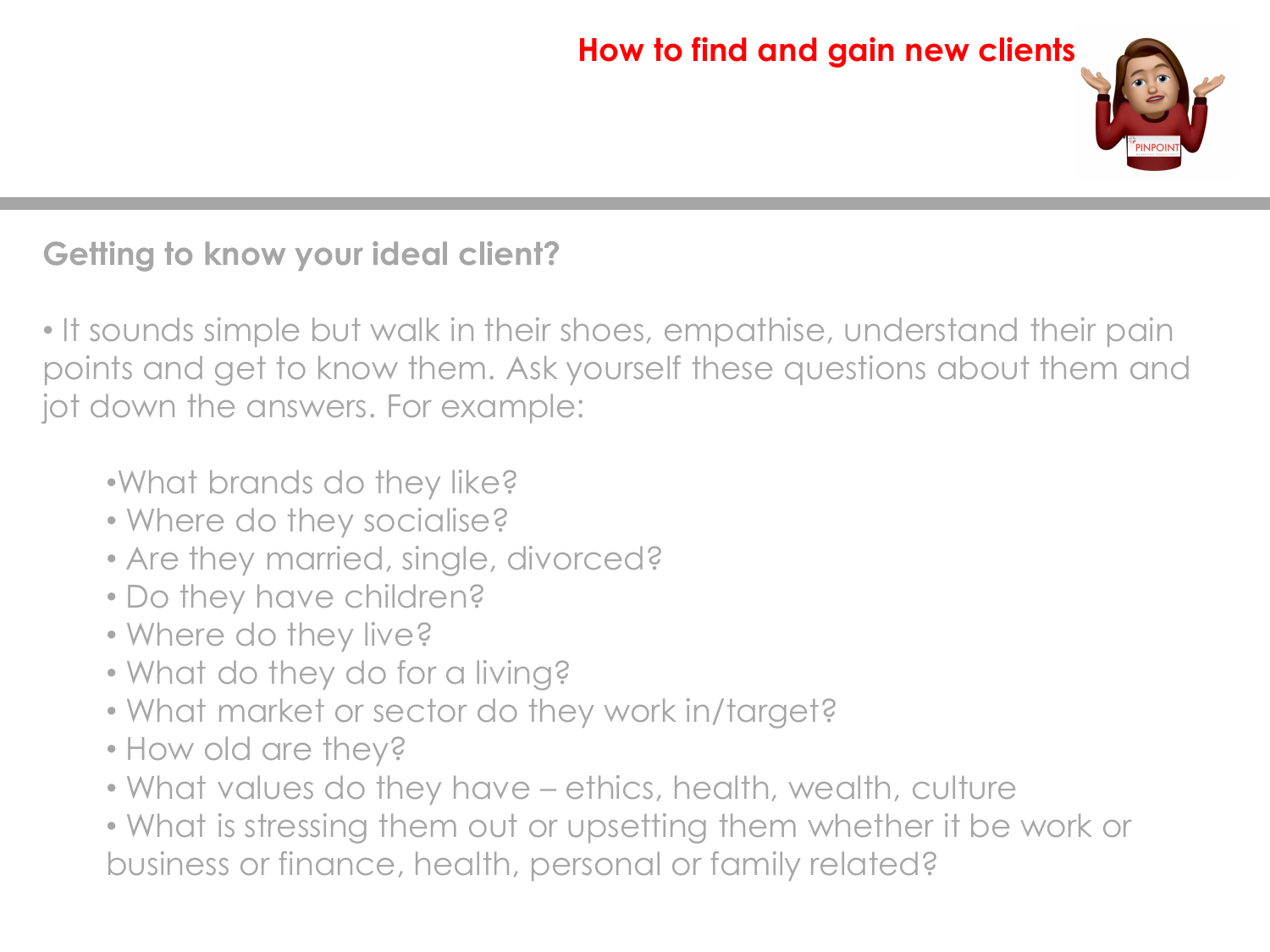

### **Getting to know your ideal client?**

- You can name them mine are Jane and John
- You can get some paper and add these questions/categories into a table or boxes
- Or create a mindmap
- Or write up headings and bullet points I will share via a handout an example of this for you to do
- You could draw them
- You could create a vision board around them

Whatever creative way suits your brain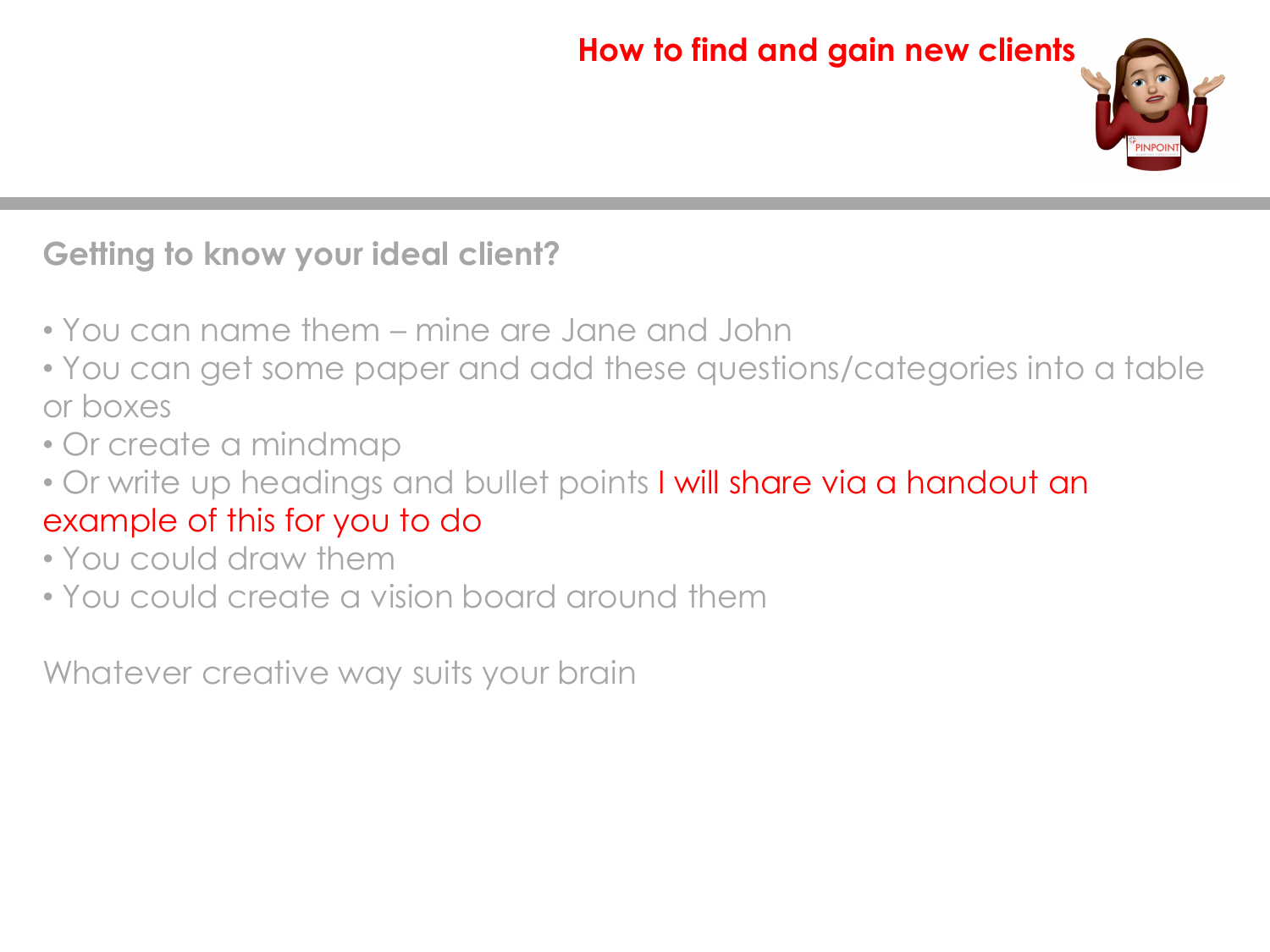

# **How to find your ideal client?**

• So now you know you are looking for Jane, a 45 year old married working Mum, married to Steve from Buckinghamshire, who is a self employed accountant with a love of Amazon, Apple and Hello Fresh and in normal times, dines out with friends at the weekend, walks the dog a lot and enjoys wine and movies, but stresses out about the deteriorating environment and her children's future education, what next?

#### • Why do this exercise?

The more you know about Jane, the easier it will be to determine what to say to her in your marketing that will resonate with her and also when, where and how to market to her so she sees it and engages! … And when you know what her pain points are, you can provide the solution with your product or service …

That put simply, is what marketing is!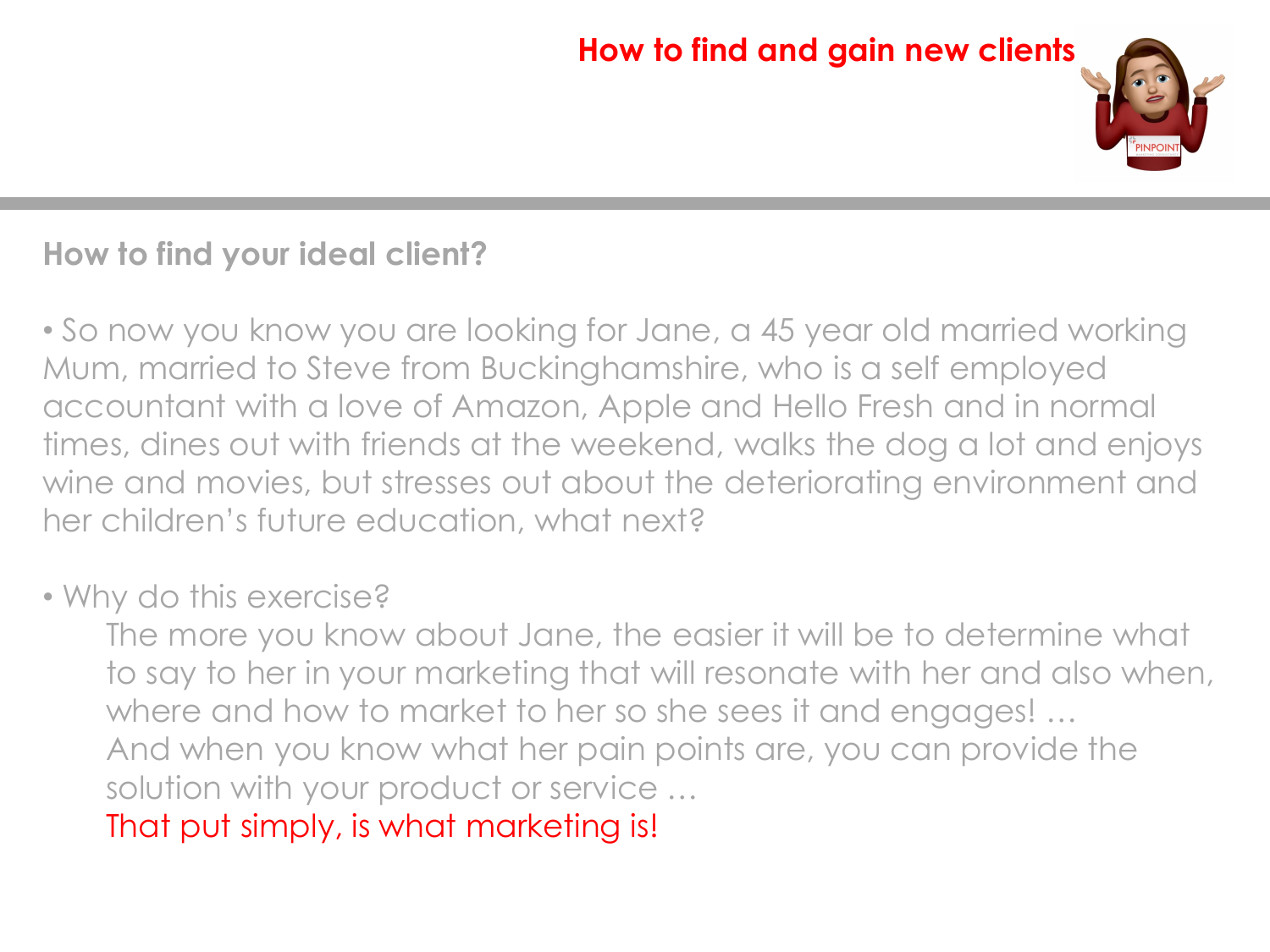



Identifying effective solutions for all your marketing needs

**How to gain new business from your ideal client?** 

- In general, how can you market to these ideal clients?
	- Look at all the marketing channels available social media, websites, SEO and PPC, advertising, PR, networking, email marketing, direct mail
	- Which of these channels do you currently use?
	- Where do most of your leads come from at the moment?
	- Use engaging CTA's in your messaging

• TOP TIP – remember that once you made initial contact or had an initial enquiry, this is where it all starts, not ends! Get to know the client (no hard selling!), start to build a relationship, nurture this relationship, keep in touch (without bombarding them and as long as you have permission) and follow up/measure any activity and interaction. Then amend and go again …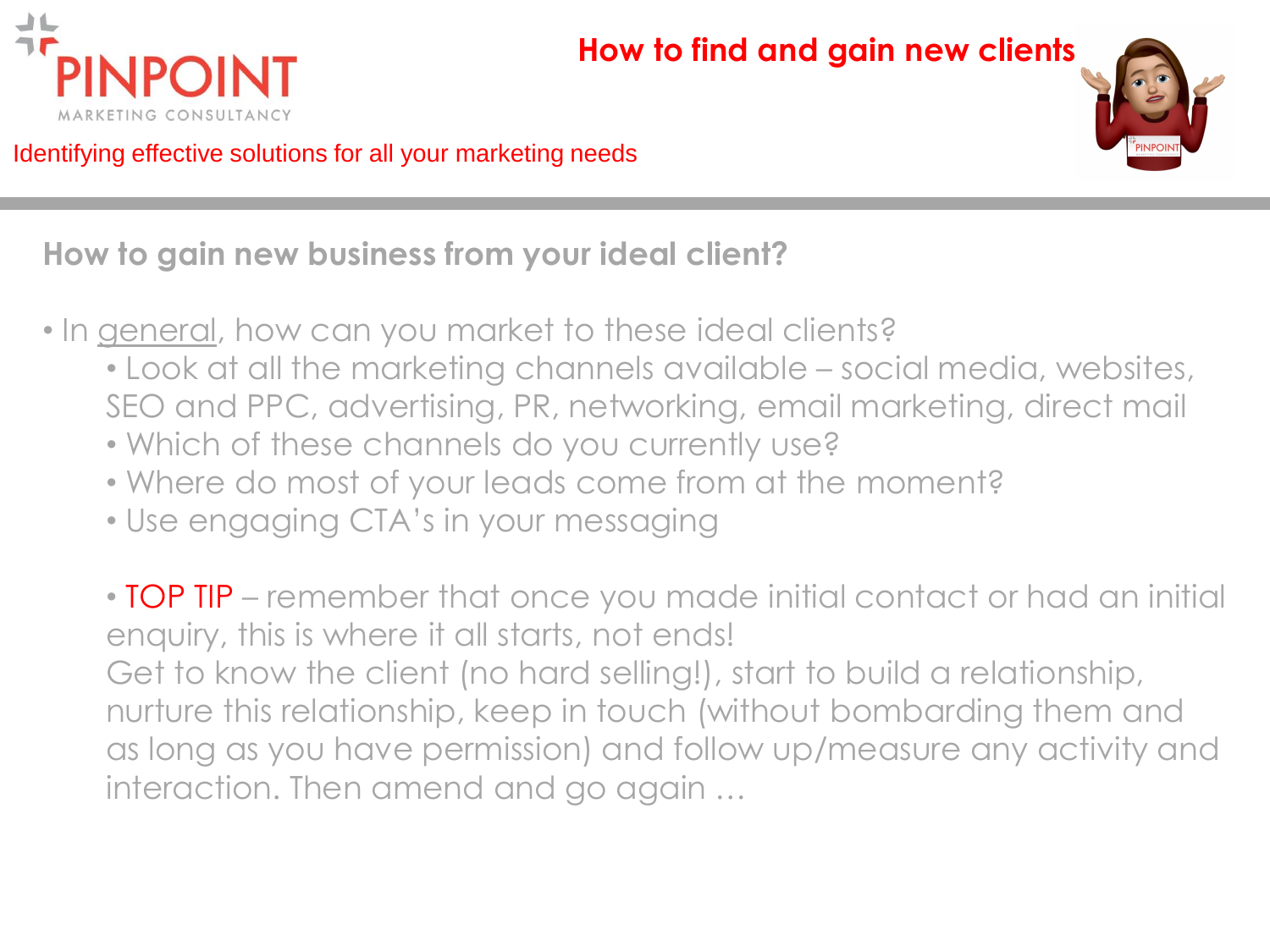

### **How to use Athena for receiving referrals?**

- In Athena terms, how can you market yourself to ideal clients?
	- Look at your monthly minute. Does it say what you do and what are the benefits of what you do. Not just the features. feature is book keeping vs benefit of book keeping that saves you money by not overspending unnecessarily
		- Does your minute include a clear CTA?
		- It is ok to be upfront and ask for referrals

• Make sure you have 1 to 1's with everyone in your group. Getting to know them and their expertise will make referring easier and more likely • Visit other groups in the region or use Pass+ and widen your network of potential – people know people

- Be clear in your minutes, posts and 1 to 1's what you do, how you do it and who/what you are looking for – never say anyone or everyone!
- Join in on the Facebook and LinkedIn groups. Get your name out there, respond to requests for help or where intros/advice is needed. Be seen as someone who wants to help, if you can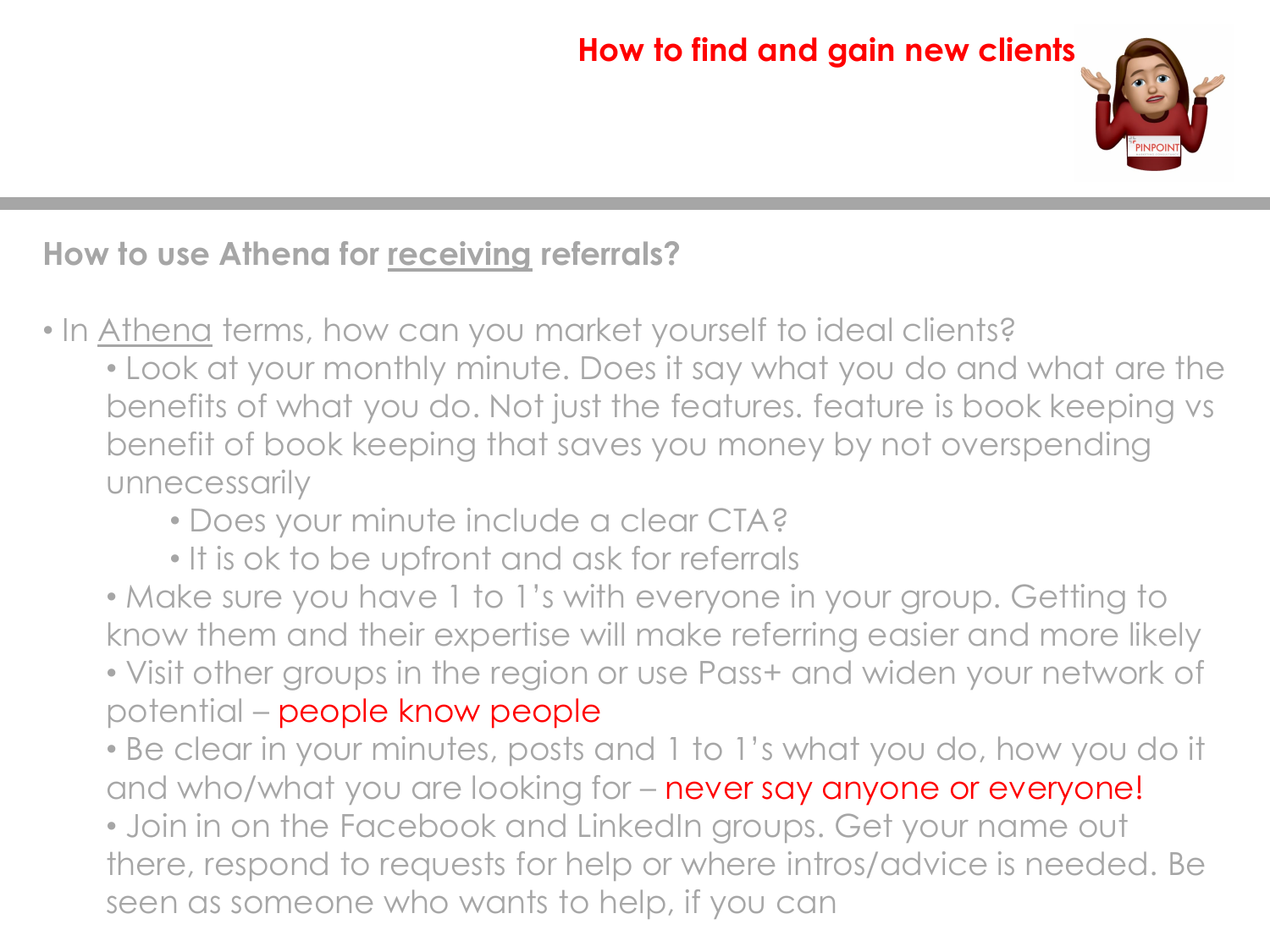



Identifying effective solutions for all your marketing needs

## **How to use Athena for giving referrals?** (don't just take, but give back)

- In Athena terms, how can you market/refer others to their ideal clients?
	- Listen (and take notes) to their minutes what are they asking for?
	- Use the attendance sheets to take notes and reflect on during and after the meeting
	- Listen to Lets Talk Business just as important as the minutes!
	- Keep notes to hand so you can easily refer back to them when you are having meetings or calls where opportunities arise - your opportunity radar should always be on

• Collaborate – form alliances with other members that are associated or connected with your business for mutual referrals and leads - eg financial advisors with mortgage brokers and solicitors. Provide an all in solution for the client with minimal hassle/repetition of needs for them • Share, like and comment on other's posts – only if you agree with the content, as it's important to be authentic